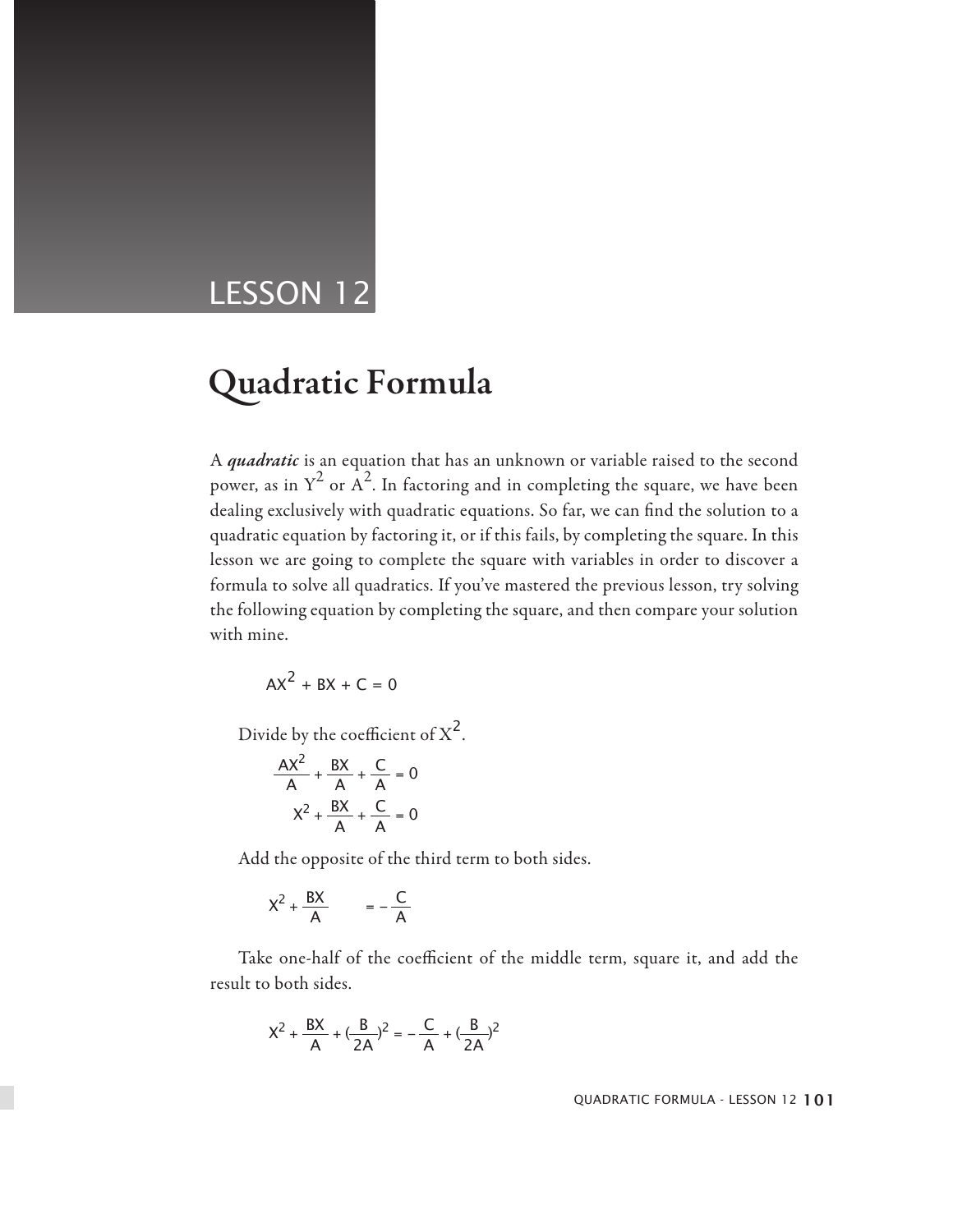Factor the left side.

$$
(X + \frac{B}{2A})^2 = -\frac{C}{A} + \frac{B^2}{4A^2}
$$

Combine terms on the right.

$$
(\ X + \frac{B}{2A})^2 = -\frac{4AC}{4A^2} + \frac{B^2}{4A^2}
$$

Take the square root of both sides.

$$
X + \frac{B}{2A} = \sqrt{-\frac{4AC}{4A^2} + \frac{B^2}{4A^2}} = \pm \frac{\sqrt{-4AC + B^2}}{2A}
$$

Subtract B/2A from both sides, and combine.

$$
X = -\frac{B}{2A} \pm \frac{\sqrt{-4AC + B^2}}{2A}
$$

The *quadratic formula*! This is the form in which it is usually written.

$$
X = \frac{-B \pm \sqrt{B^2 - 4AC}}{2A}
$$

#### Example 1

Let's try an equation that we can answer by factoring, and "plug in" the values for A, B, and C. Remember that to find A, B, and C, the equation must be in the form  $AX^2 + BX + C = 0$ .

$$
x^2 + 5x + 6 = 0
$$

$$
A = 1
$$
,  $B = 5$ , and  $C = 6$ 

$$
X = \frac{-B \pm \sqrt{B^{2} - 4AC}}{2A}
$$

$$
X = \frac{-5 \pm \sqrt{5^{2} - 4 \cdot 1 \cdot 6}}{2 \cdot 1}
$$

102 LESSON 12 - QUADRATIC FORMULA ALGEBRA 2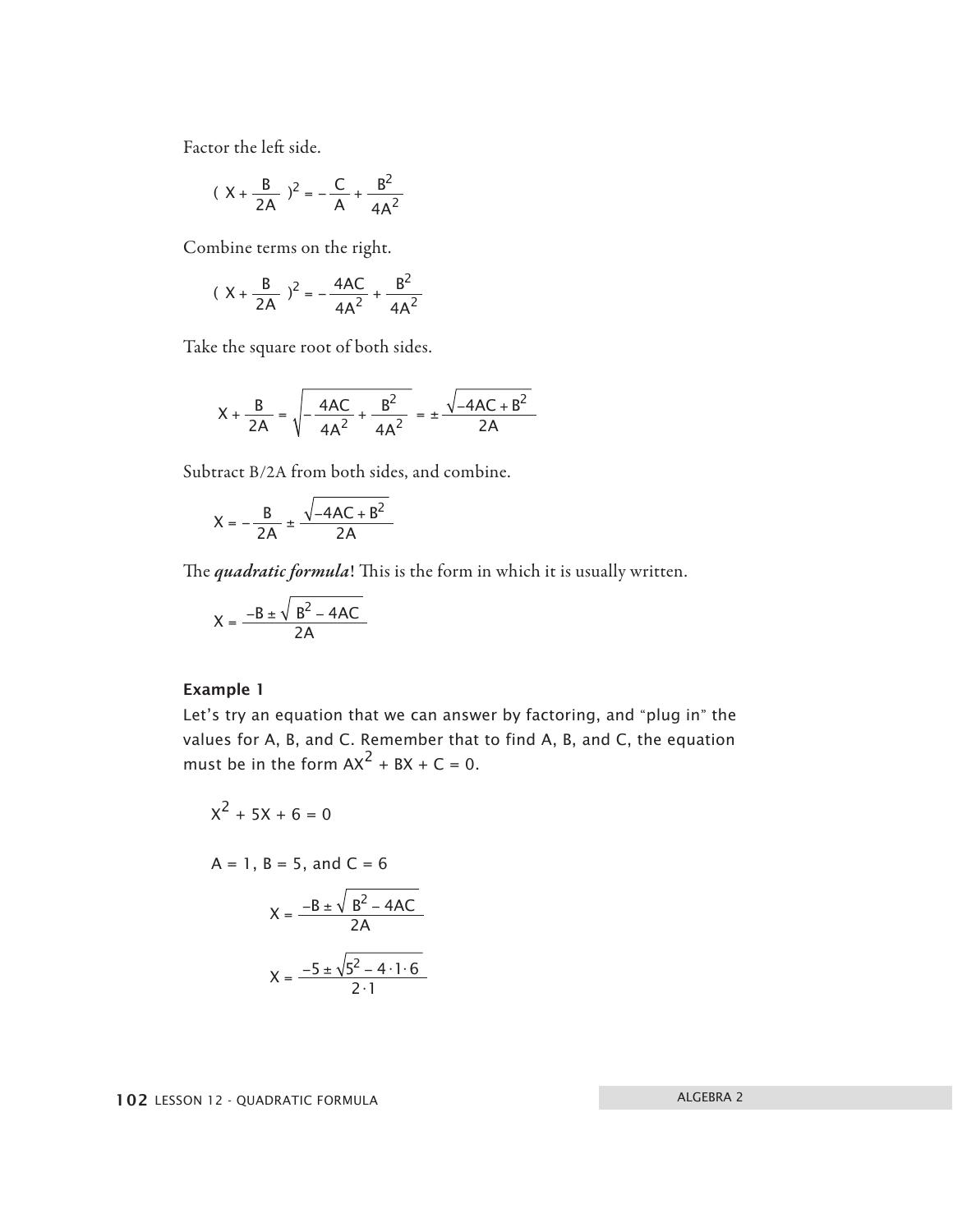$$
X = \frac{-5 \pm \sqrt{25 - 24}}{2} = \frac{-5 \pm \sqrt{1}}{2}
$$
  

$$
X = \frac{-5 \pm 1}{2} = \frac{-4}{2} \text{ or } \frac{-6}{2} = -2 \text{ or } -3
$$

We can also solve  $X^2 + 5X + 6 = 0$  by factoring.

$$
X2 + 5X + 6 = 0
$$
  
(X + 2)(X + 3) = 0  
X + 2 = 0 X + 3 = 0  
X = -2 X = -3

For this problem, it would have much easier to solve by factoring. Try factoring first, and if it doesn't work, use the quadratic formula. Here is another problem to try.

#### Example 2

Find the factors of  $2X^2 = -7X - 4$ . To find A, B, and C, the equation must be in the form  $AX^2 + BX + C = 0$ .

 $7 - \sqrt{17}$ 

or  $\frac{-7 - x}{4}$ 

$$
2X^{2} + 7X + 4 = 0
$$
  
\nA = 2, B = 7, and C = 4  
\n
$$
X = \frac{-B \pm \sqrt{B^{2} - 4AC}}{2A}
$$
  
\n
$$
X = \frac{-7 \pm \sqrt{7^{2} - 4 \cdot 2 \cdot 4}}{2 \cdot 2}
$$
  
\n
$$
X = \frac{-7 \pm \sqrt{49 - 32}}{4} = \frac{-7 \pm \sqrt{17}}{4}
$$
  
\n
$$
X = \frac{-7 \pm \sqrt{17}}{4}
$$

 $X = \frac{-7 + }{1}$ 

 $7 + \sqrt{17}$ 

4

ALGEBRA 2 QUADRATIC FORMULA - LESSON 12 103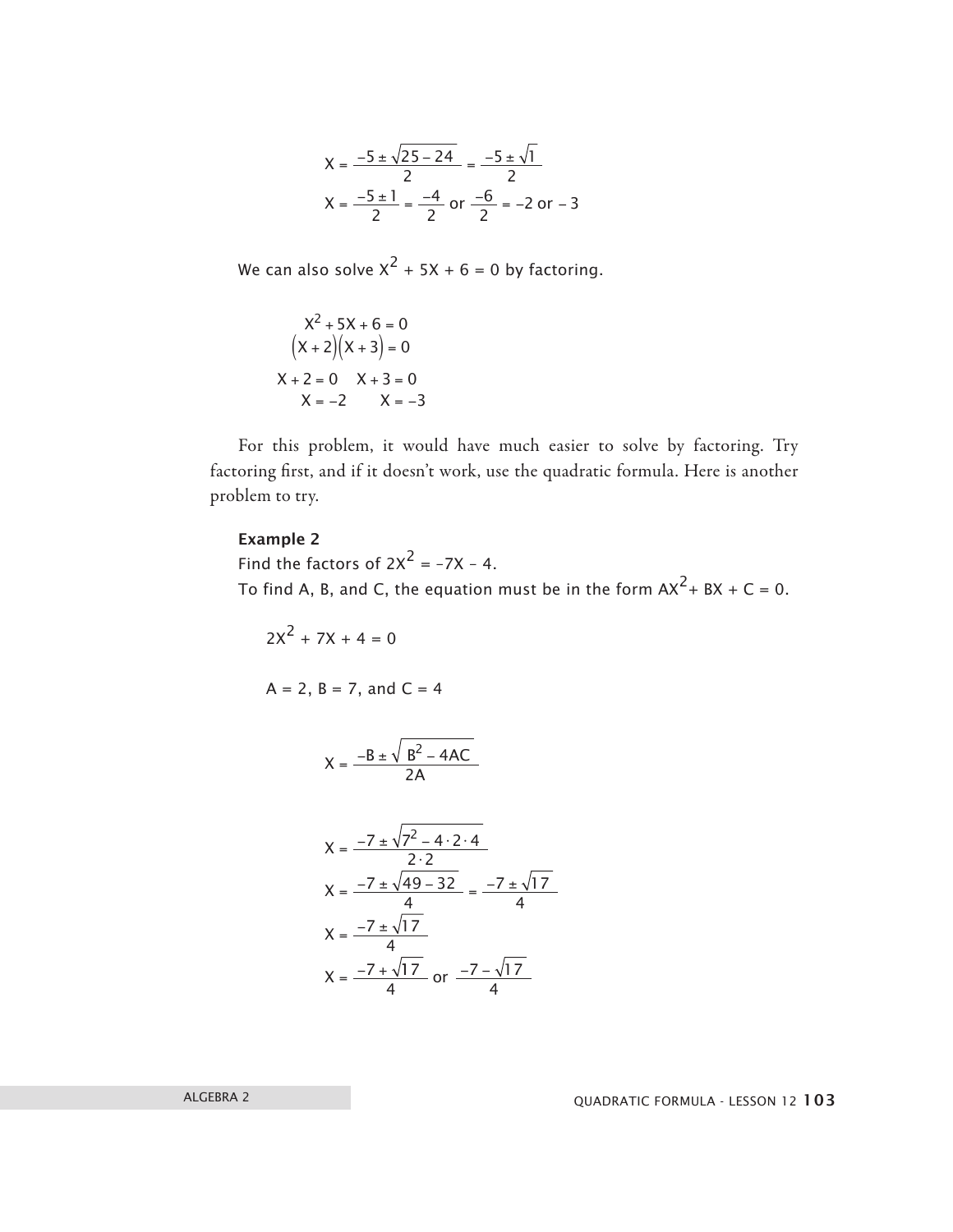#### Practice Problems 1

Solve for X. Try factoring first, and then use the quadratic formula if necessary.

1.  $X^2 - 25 = 0$ <br>2.  $X^2 - 18X = -81$ 3.  $2X^2 + 7X + 6 = 0$ <br>4.  $3X^2 + X - 4 = 0$ 5.  $4A^2 - 36 = 0$  6.  $X^2 + 5 = -3X$ 7.  $7X^2 = -2X + 1$  8.  $2X^2 + 2X - 5 = 0$ 9.  $\frac{5}{X+3}$ 2  $\frac{3}{X+3} + \frac{2}{X-3} = 5$   $(X \neq \pm 3)$  $\frac{5}{+3} + \frac{2}{x-3} = 5$   $(x \neq \pm 3)$  10.  $4x^2 = 9$ 11.  $4x^2 + 20x = -25$  12.  $3Q^2 = -4Q - 2$ 

Solutions 1 1.  $(X+5)(X-5) = 0$  2.  $(X-9)(X-9) = 0$  $X + 5 = 0$   $X - 5 = 0$   $X - 9 = 0$   $X - 9 = 0$  $X = -5$   $X = 5$  $X = 9$   $X = 9$ 3.  $(2X+3)(X+2) = 0$  4.  $(3X+4)(X-1) = 0$  $2X + 3 = 0$   $X + 2 = 0$   $3X + 4 = 0$   $X - 1 = 0$  $2X = -3$  $X = -3/2$   $X = -2$  $3X = -4$  $X = -4/3$   $X = 1$ X  $5. (2A - 6)(2A + 6) = 0$  $2A - 6 = 0$   $2A + 6 = 0$  $2A = 6$  2A = -6 6 /  $A = 6$  2A A  $= 6$  2A =  $A = 6/2$   $A = -6/2$ 3  $A = -3$ A  $A = 3$  A = −  $= 3$  A =  $-$ /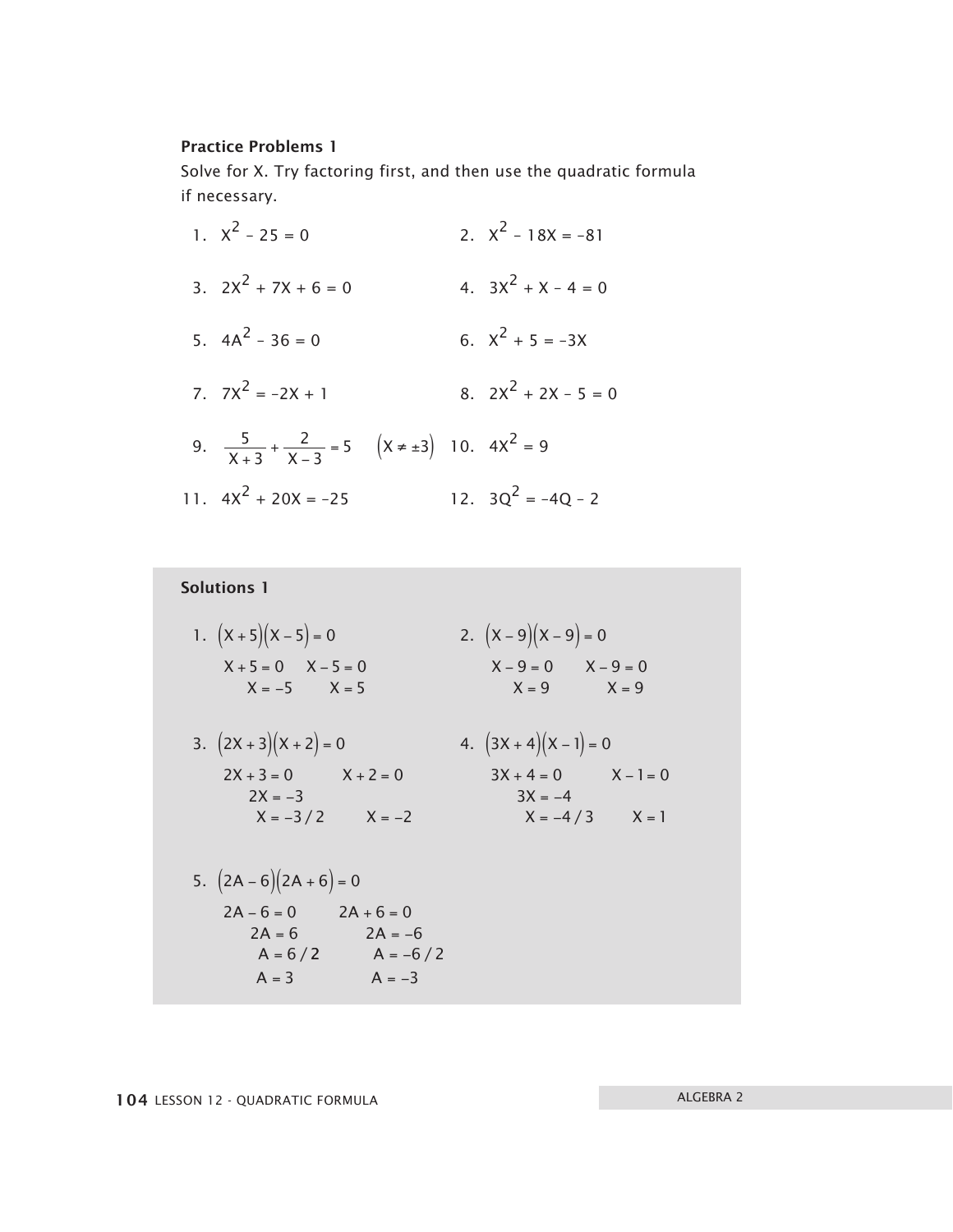6. 
$$
X = \frac{-3 \pm \sqrt{3^2 - 4 \cdot 15}}{2 \cdot 1}
$$
  
\n $X = \frac{-3 \pm \sqrt{-11}}{2} = \frac{-3 \pm \sqrt{11}}{2}$  or  $X = \frac{-3 - \sqrt{11}}{2}$   
\n7.  $X = \frac{-2 \pm \sqrt{2^2 - 4 \cdot 7 \cdot -1}}{2 \cdot 7} = \frac{-2 \pm 4\sqrt{2}}{14} = \frac{-1 + 2\sqrt{2}}{7}$  or  $X = \frac{-1 - 2\sqrt{2}}{7}$   
\n8.  $X = \frac{-2 \pm \sqrt{2^2 - 4 \cdot 2 \cdot -5}}{2 \cdot 2} = \frac{-2 \pm 2\sqrt{11}}{4} = \frac{-1 + \sqrt{11}}{2}$  or  $X = \frac{-1 - \sqrt{11}}{2}$   
\n9.  $\frac{5}{X + 3} + \frac{2}{X - 3} = 5$   
\n $5(X - 3) + 2(X + 3) = 5(X^2 - 9)$   
\n $7X - 9 = 5X^2 - 45$   
\n $5X^2 - 7X - 36 = 0$   
\n10.  $(2X - 3)(2X + 3) = 0$   
\n $2X - 3 = 0$   
\n $2X + 3 = 0$   
\n $2X - 3 = 0$   
\n $2X + 3 = 0$   
\n $2X - 3 = 0$   
\n $2X + 3 = 0$   
\n $2X - 3 = 0$   
\n $2X + 3 = 0$   
\n $2X - 3 = 2X - 3$   
\n $X = \frac{-(4) \pm \sqrt{(4)^2 - 4 \cdot 3 \cdot 2}}{2 \cdot 3}$   
\n $X = \frac{-4 \pm \sqrt{16 - 24}}{2 \cdot 3} = \frac{-4 \pm \sqrt{-8}}{2 \cdot 3}$   
\n $X = \frac{-4 \pm \sqrt{16 - 24}}{2 \cdot 3} = \frac{-4 \pm \sqrt{-8}}{2 \cdot 3}$   
\n $X = \frac{-4 \pm \sqrt{12}}{2 \cdot 3}$   
\n<

ALGEBRA 2 QUADRATIC FORMULA - LESSON 12 105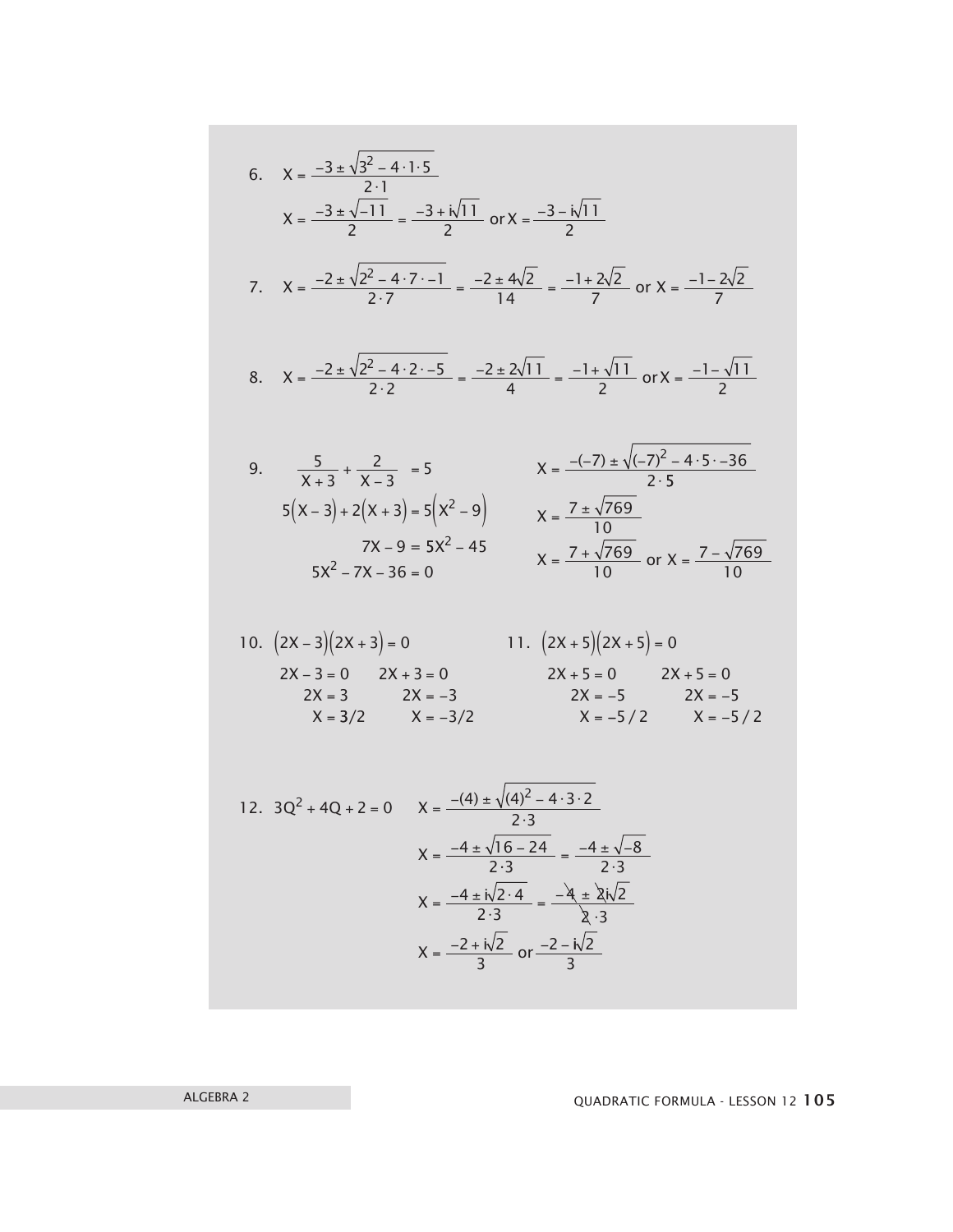Find the roots, using the quadratic formula when necessary.

1. 
$$
X^2 + 6X + 2 = 0
$$

2. 
$$
X^2 - 5X + 4 = 0
$$

3. 
$$
3X^2 + 7X - 1 = 0
$$

4. 
$$
A^2 - 10A = 11
$$

5. 
$$
2Q^2 + 2 = 17Q
$$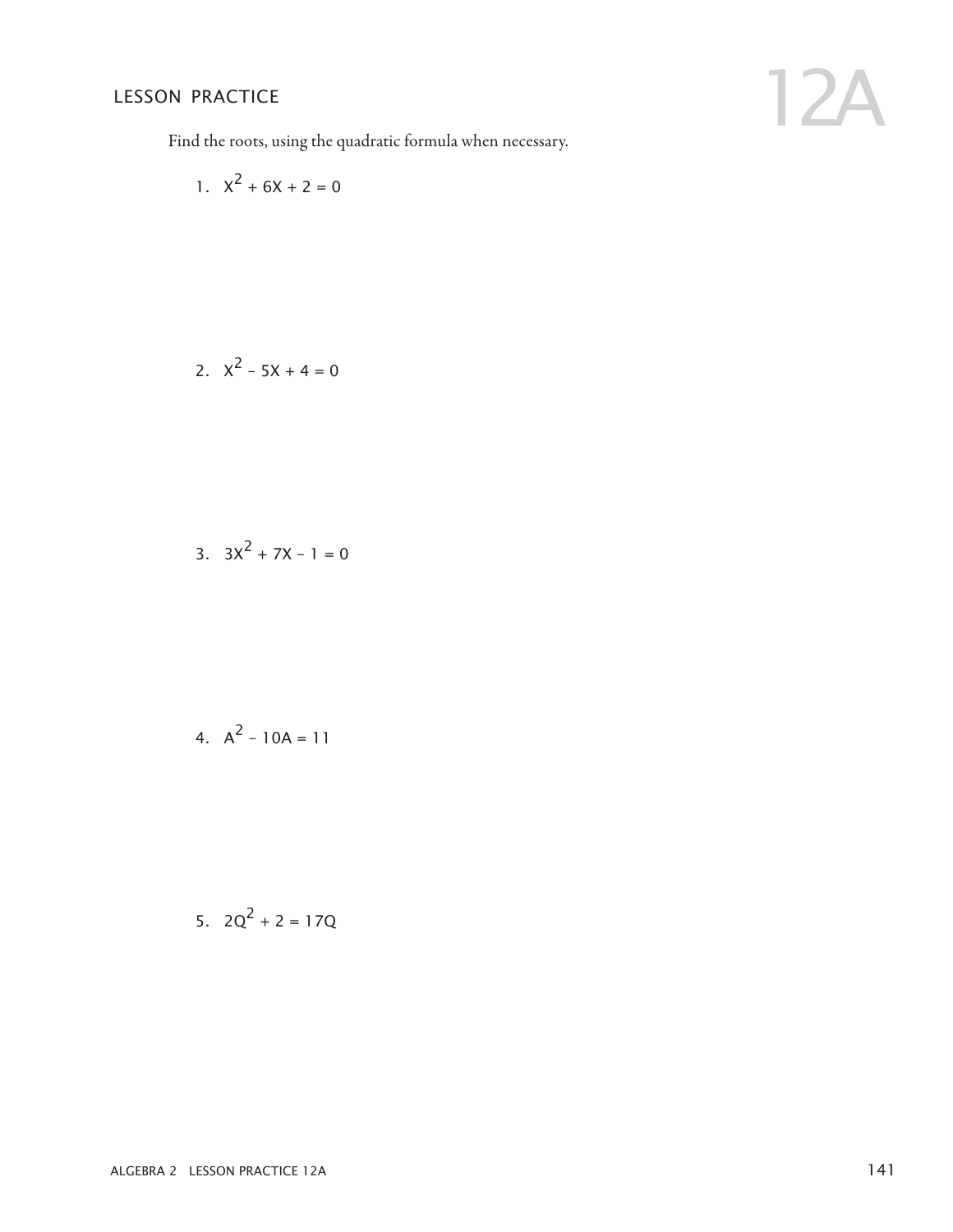$$
6. \quad 5X^2 + 15X + 10 = 0
$$

7. 
$$
1/4 R^2 - 1/2 R + 3/2 = 0
$$

$$
8. \quad 16X^2 = 2X + 4
$$

9. 
$$
2X^2 + 3X - 8 = 0
$$

10. 
$$
Y^2 = 3/4 Y + 2
$$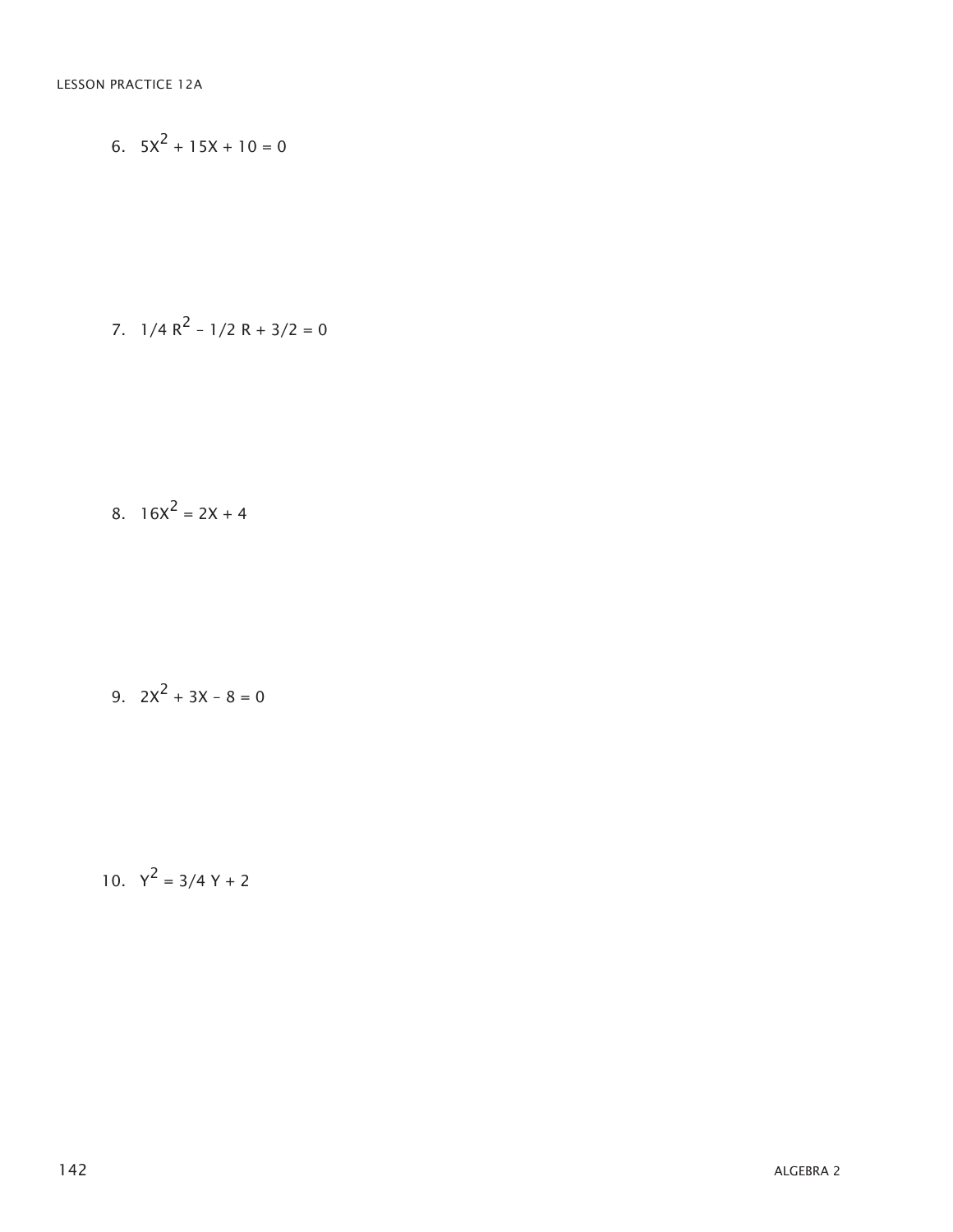Find the roots, using the quadratic formula when necessary.

1. 
$$
8x^2 - x - 3 = 0
$$

2. 
$$
7 = 2X^2 + X
$$

3. 
$$
Q^2 - 6Q + 3 = 0
$$

4. 
$$
2 + 3X + 4X^2 = 0
$$

5. 
$$
P = P^2 - 2
$$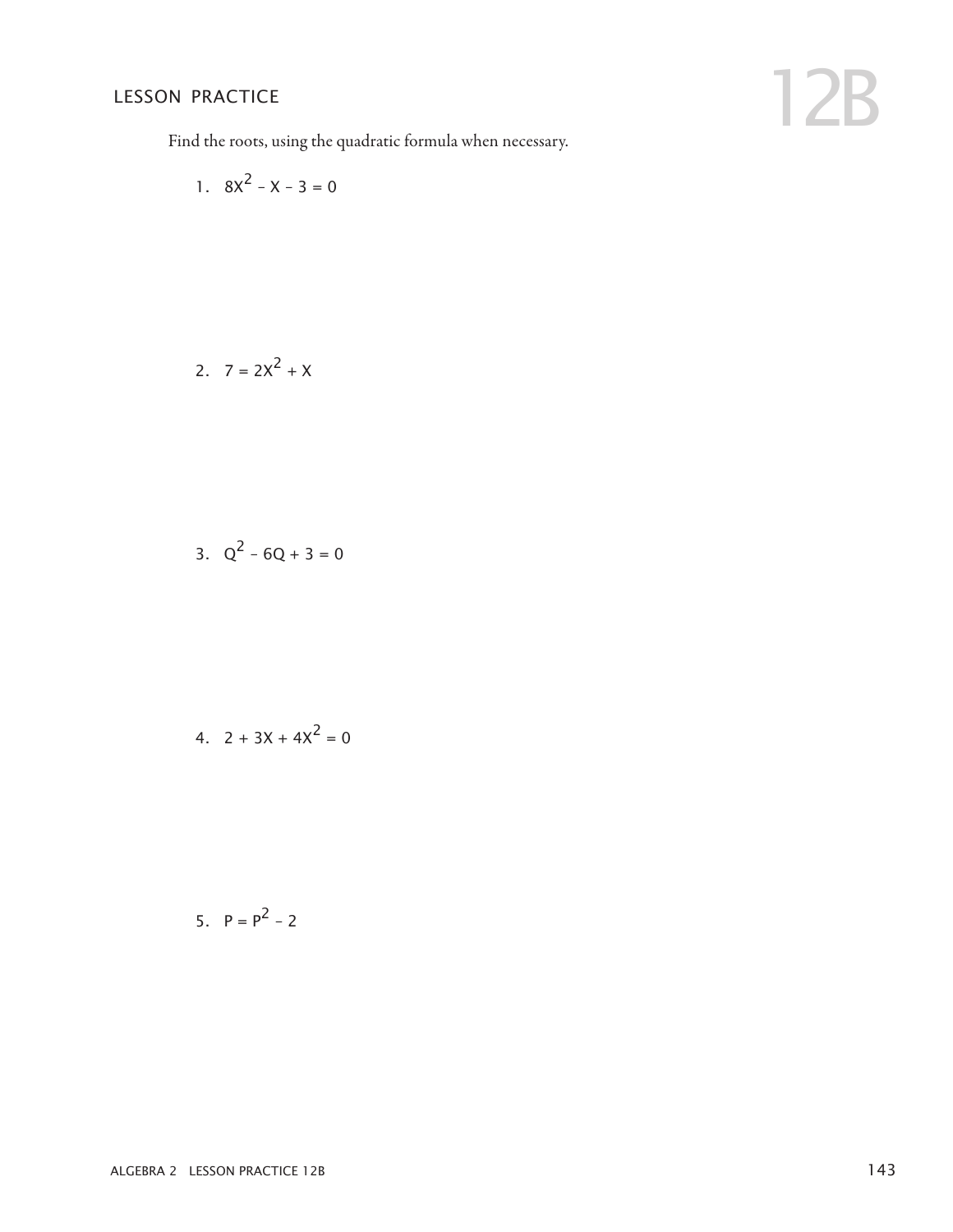6. 
$$
X^2 + 1/5X + 5 = 0
$$

$$
7. \quad 20X^2 + 40X = 30
$$

$$
8. \quad 5A^2 + 2A - 1 = 0
$$

### 9.  $3x^2 = -5x$

### 10.  $AX^2 + BX + C = 0$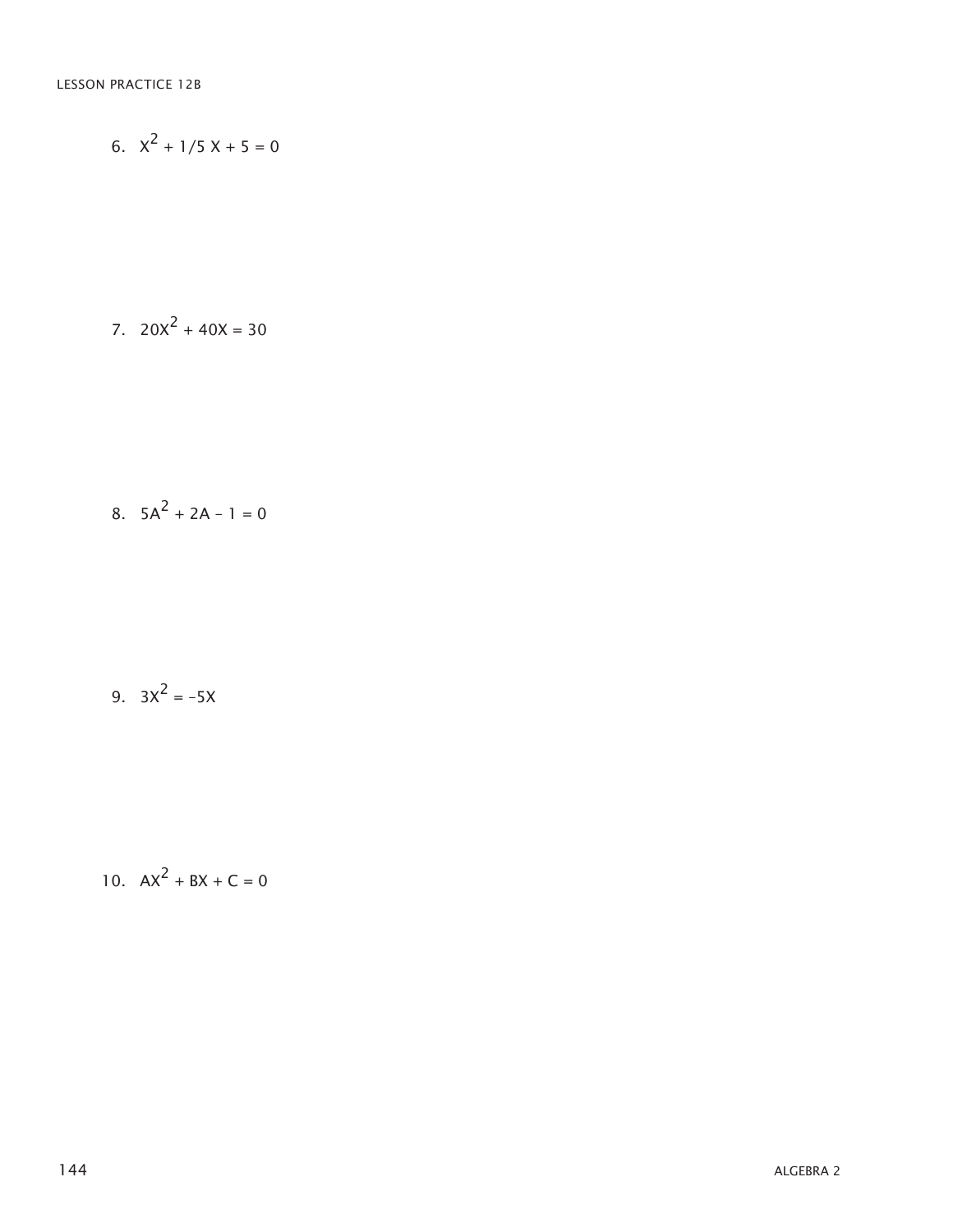12C

Find the roots, using the quadratic formula when necessary.

1. 
$$
x^2 - 5x + 6 = 0
$$
  
2.  $x^2 + 4x + 2 = 0$   
3.  $x^2 - 3x + 1 = -6x$   
4.  $x^2 + 4x - 12 = 0$ 

5. 
$$
2X^2 + 2X + 5 = 0
$$
 6.  $X^2 + 8X = -16$ 

Complete the square.

7. 
$$
X^2 - 26X +
$$
 8.  $2X^2 + 9X +$ 

9. 
$$
X^2 + \underline{\hspace{1cm}} + 400
$$
 10.  $X^2 - \underline{\hspace{1cm}} + 14$ 

Solve for X. Complete the square when necessary.

11. 
$$
x^2 + \frac{1}{3}x - \frac{4}{3} = 0
$$
 12. Check the answers to #11 by placing them in the original equation.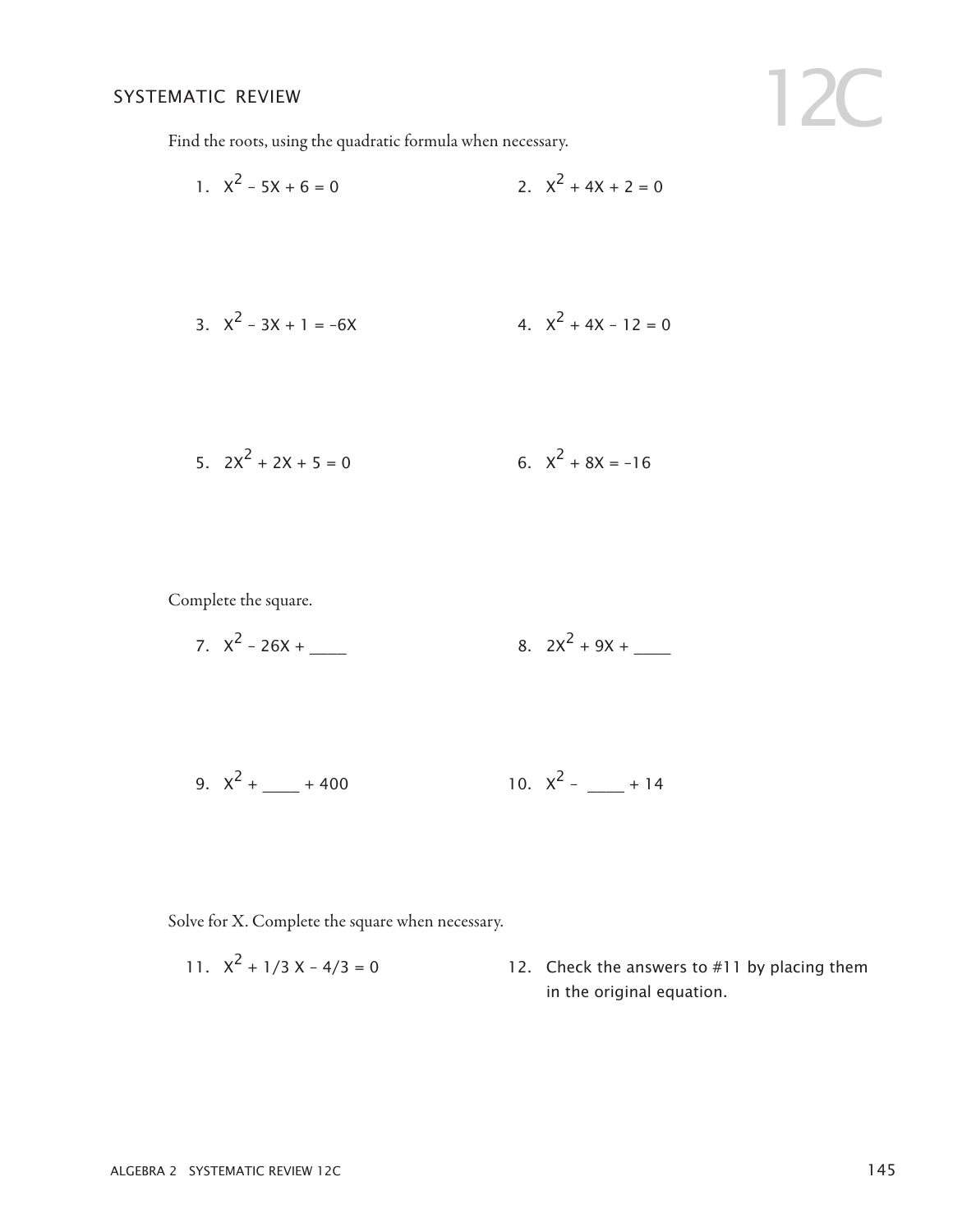- 13. Expand  $(X A)^6$ .
- 14. What is the second term of  $(1/2 X 3A)^4$ ?
- 15. Expand  $(5 2A)^3$ .
- 16. Find the cube root of  $x^3 6x^2y + 12xy^2 8y^3$ .

Put in standard form.

17. 
$$
\frac{6+5i}{3i-2}
$$
 18.  $\frac{2+\sqrt{-49}}{2-\sqrt{-49}}$ 

Simplify, and combine like terms when possible.

19. 
$$
\frac{2}{3-\sqrt{7}}
$$
 20.  $\frac{2+\sqrt{5}}{2\sqrt{5}-4}$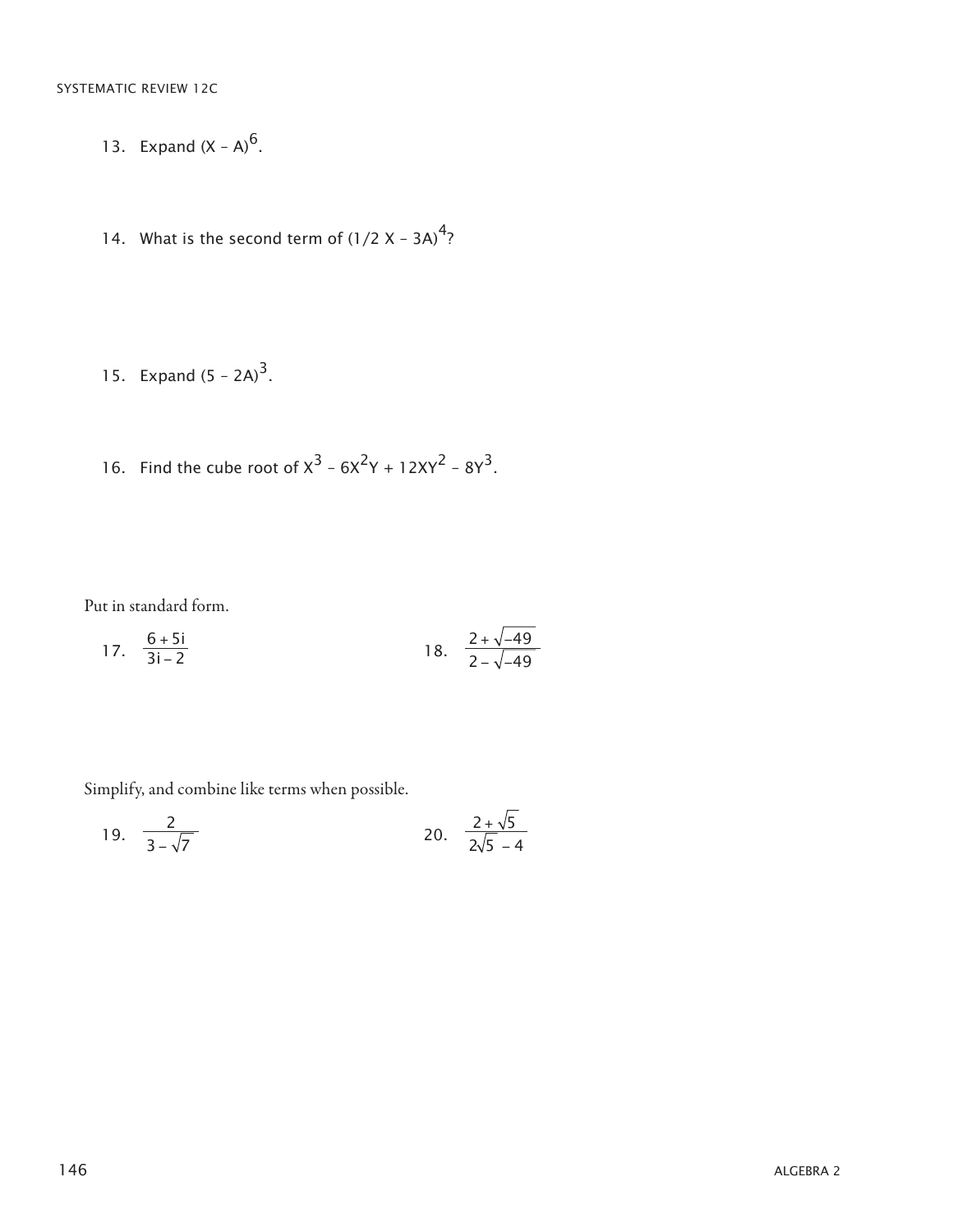12D

Find the roots, using the quadratic formula when necessary.

1. 
$$
2x^2 - 9x - 7 = 0
$$
  
2.  $x^2 + 5x - 2 = 0$   
3.  $3x^2 + 7x + 4 = 0$   
4.  $x^2 - 6x + 12 = 0$ 

5. 
$$
5x^2 - 3x - 2 = 0
$$
 6.  $4x^2 + 1 = 4x$ 

Complete the square.

7. 
$$
X^2 + 5X +
$$
 \_\_\_\_\_\_ 8.  $X^2 - 1/2X +$  \_\_\_\_\_\_

9. 
$$
25X^2 + \underline{\hspace{1cm}} + 1
$$
 10.  $49X^2 - \underline{\hspace{1cm}} + 4$ 

Solve for X. Complete the square when necessary.

11.  $X^2 - 12X + 20 = 0$  12. Check the answers to #11 by placing them in the original equation.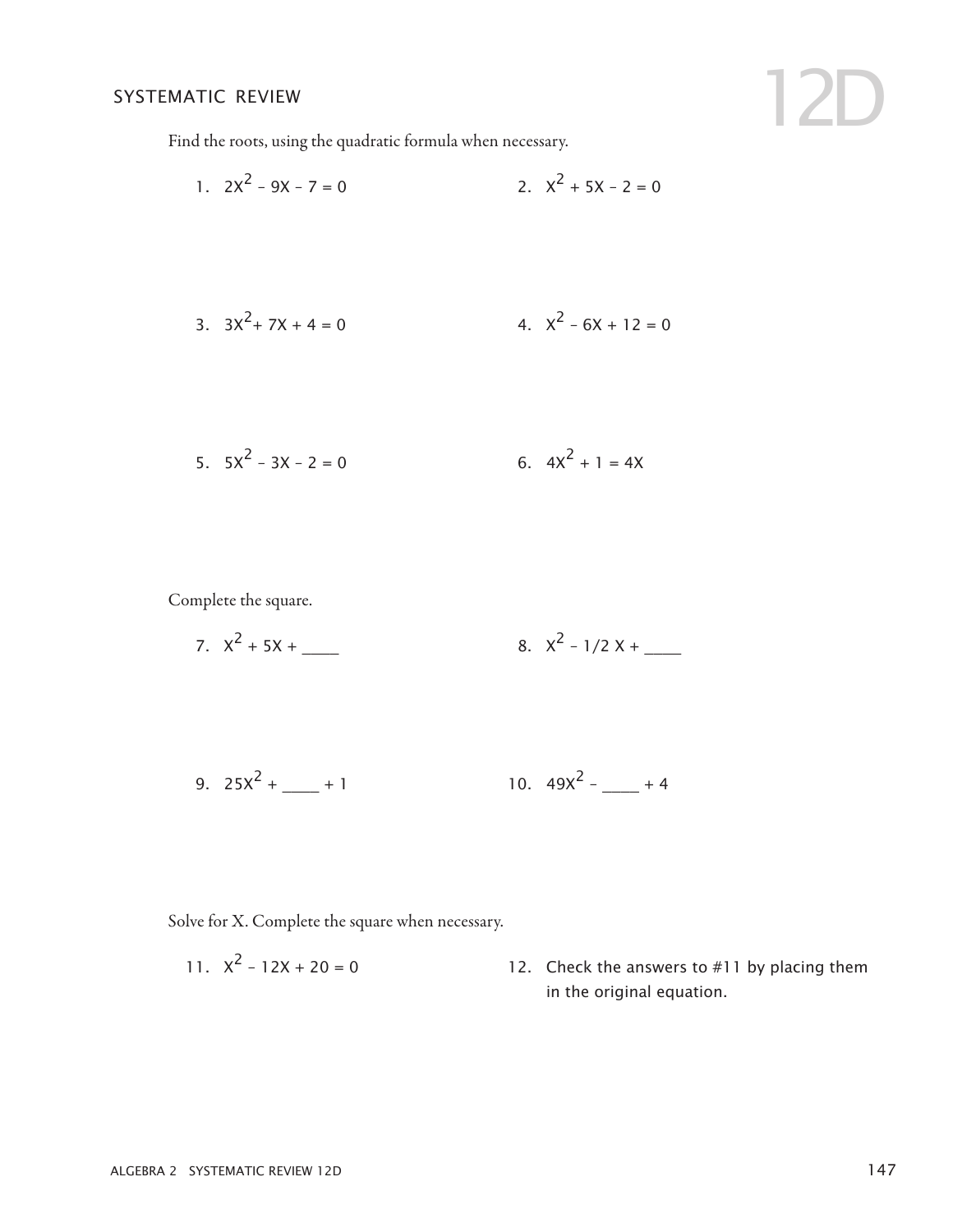- 13. Expand  $(X + 1)^4$ .
- 14. What is the fifth term of  $(1/2 X 3A)^4$ ?
- 15. Expand  $(10 1/X)^3$ .
- 16. Find the cube root of  $x^3 + 6x^2 + 12x + 8$ .

Put in standard form.

17. 
$$
\frac{4-3i}{2i}
$$
 18.  $\frac{10+\sqrt{-A}}{10-\sqrt{-A}}$ 

Simplify, and combine like terms when possible.

19. 
$$
\frac{9}{7+\sqrt{10}}
$$
 20.  $\frac{4-\sqrt{6}}{3\sqrt{7}+5}$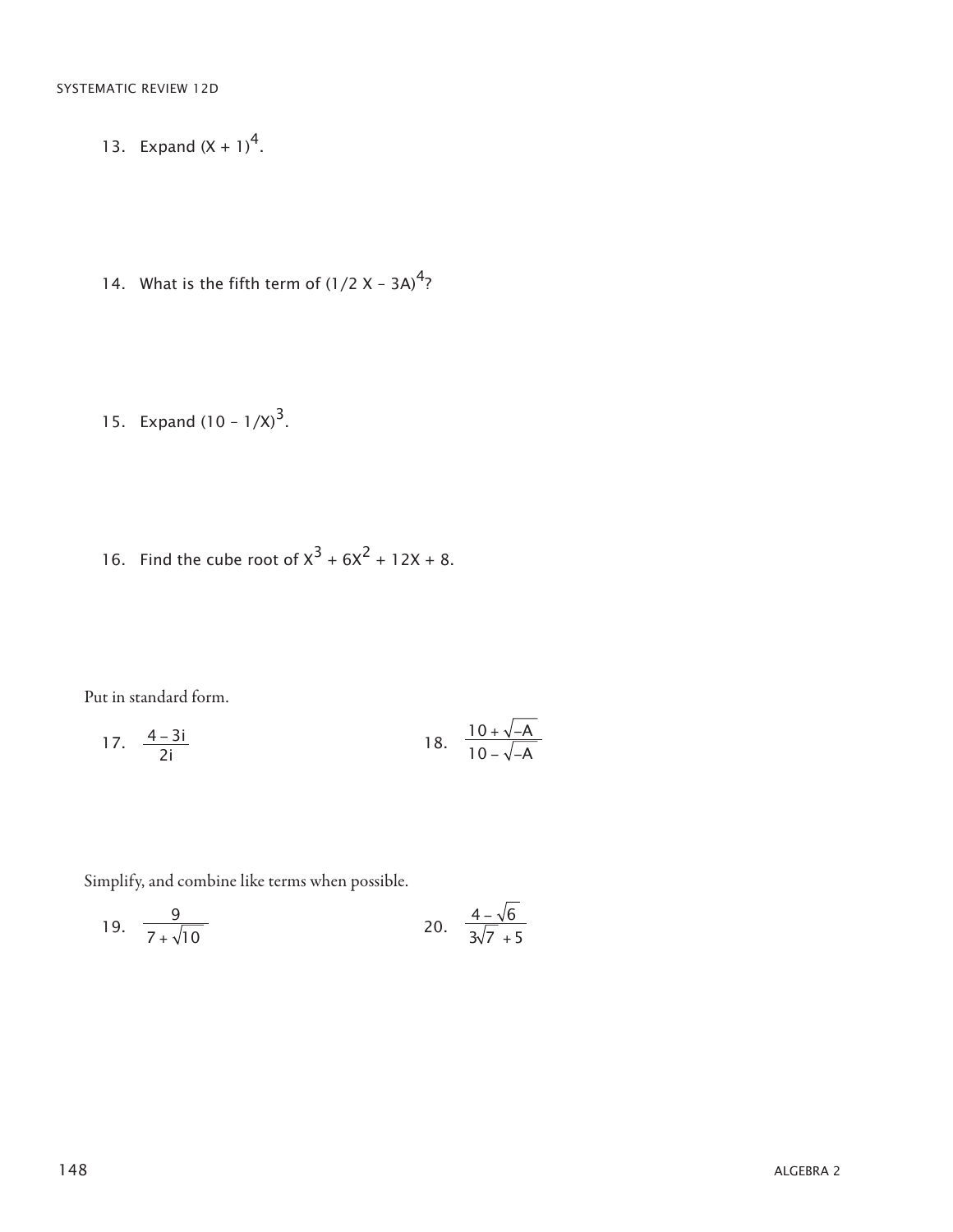Circle your answer.

- 1. Which of the following cannot be solved using the quadratic equation?
	- A.  $X^2 64 = 0$ B.  $X^3 + 3Y + 1 = 0$ C.  $4A^2 + 8A = 16$
	- D.  $Y^2 = 2Y + 4$
- 2. The part of the quadratic formula written under the radical is:
	- A.  $B^2 + 4AC$ B.  $B^2 - 4AC$ C.  $-B^2 \pm 4AC$ D.  $A^2$  + 4BC.
- 3. All quadratic equations can be solved by:
	- A. factoring
	- B. both factoring and the quadratic formula
	- C. the quadratic formula
	- D. none of the above
- 4. In order to find values of A, B, and C in the quadratic formula, an equation should be in the form:
	- A  $AX^2 = BX + C$ B.  $X^2 + AX = B - C$ C.  $AX^2 + BX + C = 0$ D.  $AX^2 + BX = -C$

5. The solution to  $7X^2 + 2X - 1 = 0$ can be written as:

A. 
$$
X = \frac{-2 \pm \sqrt{2^2 - (4)(7)(-1)}}{2(7)}
$$
  
\nB.  $X = \frac{2 \pm \sqrt{2^2 - (4)(7)(-1)}}{2(7)}$   
\nC.  $X = \frac{-2 \pm \sqrt{2^2 + (4)(7)(-1)}}{2(7)}$   
\nD.  $X = \frac{-2 \pm \sqrt{(-2)^2 - (4)(7)(-1)}}{2}$ 

- For #6–10, solve using the best method.
	- 6.  $X^2 36 = 0$ A.  $X = 6, -6$ B.  $X = 4, 9$ C.  $X = 0.6$  $D$   $X = +9$
	- 7.  $X^2 + 3 = -3X$ A.  $X = \frac{-3 \pm \sqrt{3}}{2}$ B.  $X = \frac{-3 \pm i \sqrt{3}}{6}$ C.  $X = \frac{3 \pm i \sqrt{3}}{2}$ D.  $X = \frac{-3 \pm i \sqrt{3}}{2}$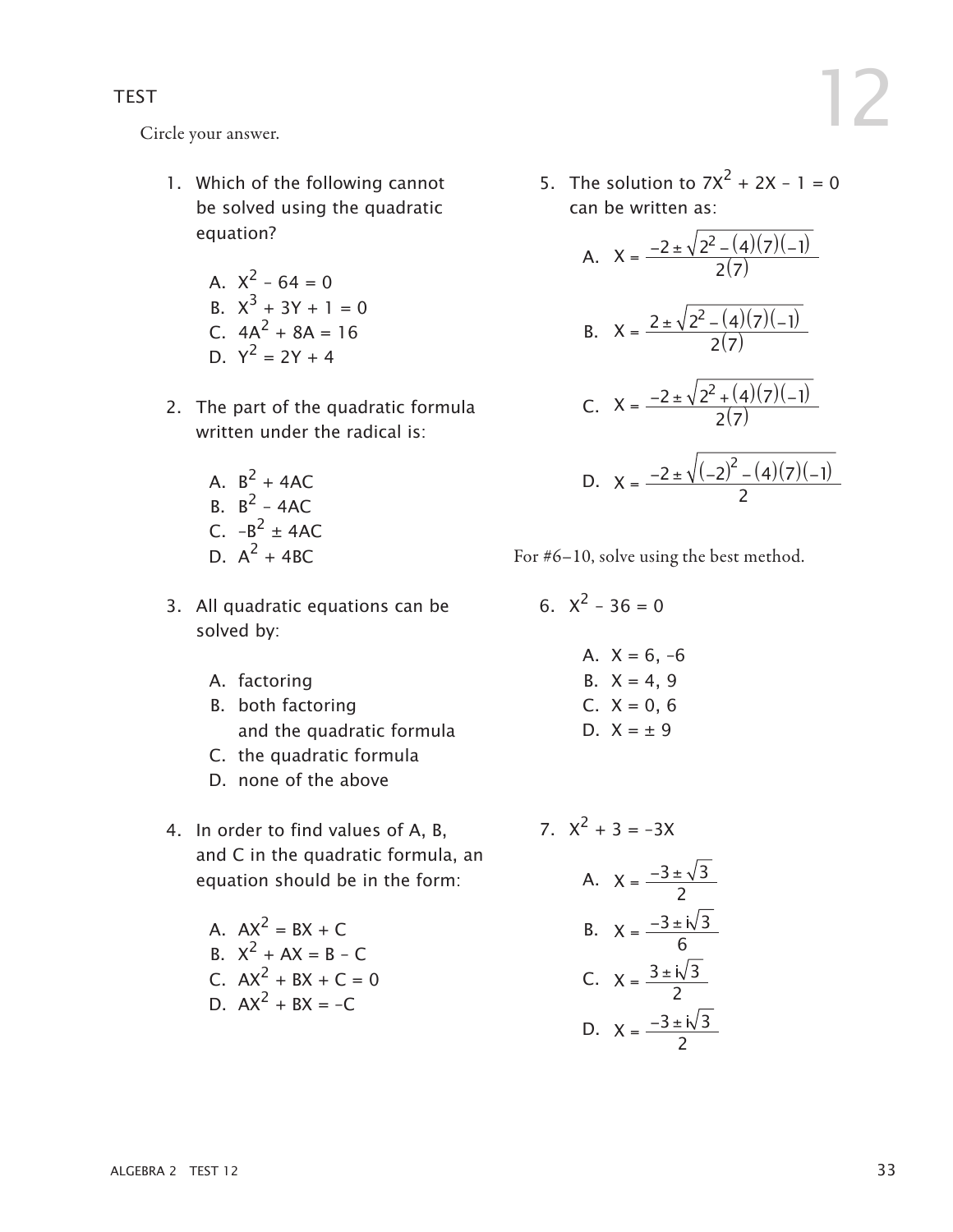- $8.5x^2 = -2x + 1$ A.  $X = \frac{-1 \pm \sqrt{5}}{5}$ B.  $X = \frac{-1 \pm \sqrt{6}}{5}$ C.  $X = \frac{1 \pm 2\sqrt{6}}{5}$ D.  $X = \frac{1 \pm \sqrt{5}}{5}$ 9  $4x^2 + 20x = -25$ A.  $X = \pm 5/2$ B.  $X = 4, 5$ C.  $X = 5/2$ D.  $X = -5/2$ 10.  $4X^2 + 4X - 10 = 0$ A.  $X = \frac{-1 \pm i \sqrt{11}}{2}$ B.  $X = i, -2i$ C.  $X = \frac{-1 \pm \sqrt{11}}{2}$ D.  $X = \frac{-1 \pm 3i}{2}$
- 11. ΔABC is congruent to ΔEDC. AB corresponds to:



- 12. A quadrilateral with only one pair of parallel sides is a:
	- A. rhombus
	- B. trapezoid
	- C. parallelogram
	- D. regular polygon
- 13. Two sides of triangle A are congruent to the corresponding sides of triangle B. The angle formed by the corresponding sides is 25° in both triangles. What postulate may be used to prove triangles A and B congruent?
	- A. SSS
	- B. SSA
	- C. SAS
	- D. cannot be proved congruent
- 14. Each angle of triangle ABC is congruent to the corresponding angle of triangle DEF. What postulate may be used to prove ΔABC and ΔDEF congruent?
	- A. SSS
	- B. AAA
	- C. SAS
	- D. cannot be proved congruent
- 15. Five yards are a little less than:
	- A. 5 meters
	- B. 10 meters
	- C. 2 meters
	- D. 6 meters